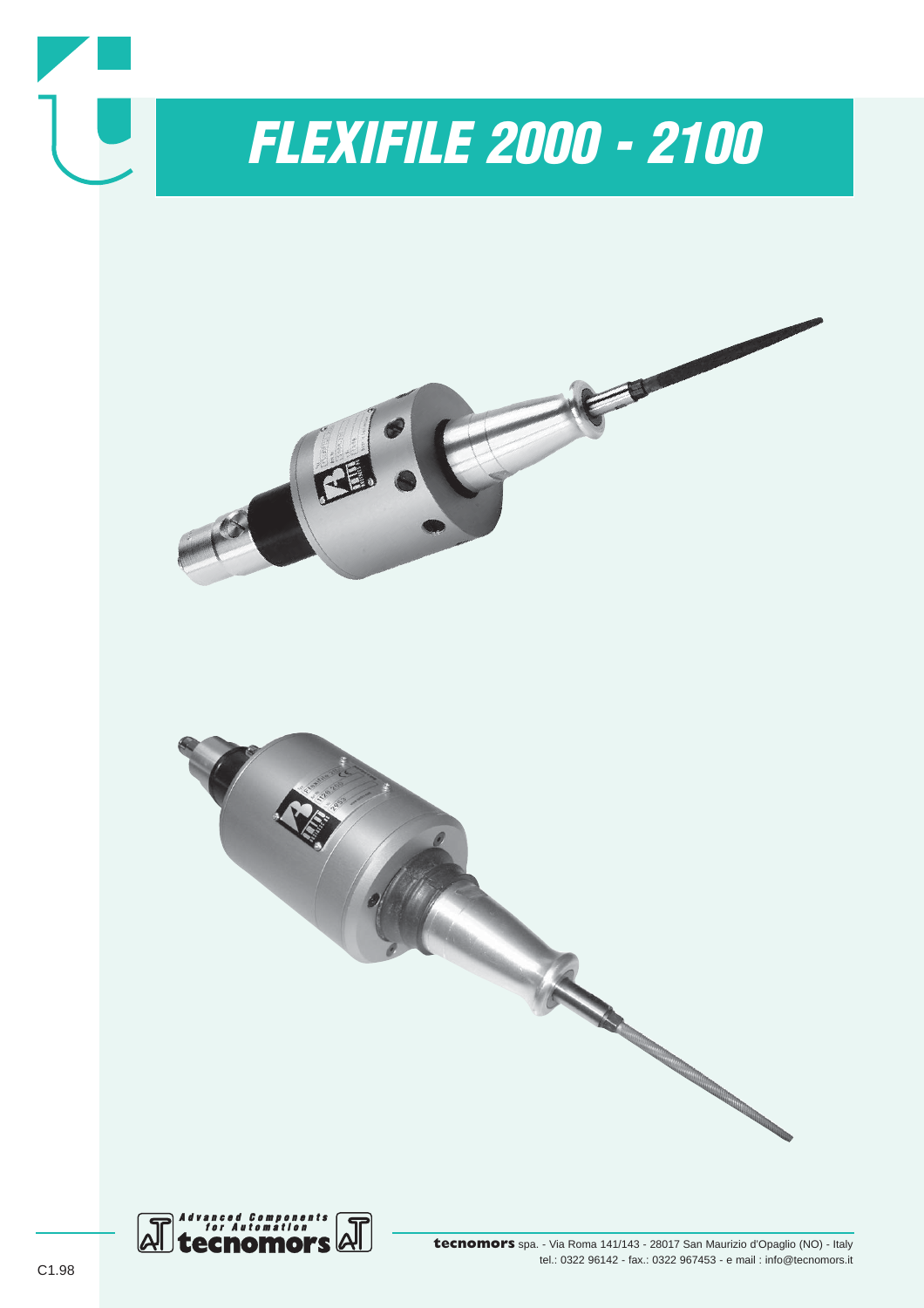# *FLEXIFILE 2000 - 2100*

Il FLEXIFILE è un utensile per limatura adatto a rimuovere le bave nelle scanalature, nelle fessure e nei fori. **I**

Può essere impiegato sia in materiali metallici che non e può orientarsi in qualsiasi direzione.

L'estremità è compensata in tutte le direzioni e grazie all'azione radiale delle molle si può controllare la pressione contro il pezzo.

Il FLEXIFILE 2000 può essere fissato su un supporto statico (Toolstand) oppure direttamente sulla parte terminale di un robot.

Se il robot ha necessità di usare due o più tipi di utensili, questi possono essere sostituiti automaticamente grazie ai cambi rapidi (Changing System).

Il FLEXIFILE 2000 può utilizzare qualsiasi tipo di lima commerciale.

Per garantire il funzionamento ottimale del motore é necessario utilizzare aria compressa filtrata e lubrificata.

The filing tool FLEXIFILE is well suited to remove burrs particularly in narrow slots and grooves. **GB**

It can be employed for metallic as well as nonmetallic parts.

It is also well suited for the deflashing of aluminum diecasting.

It can be employed in any orientation.

The file tip is compliable in all directions using radial arranged springs to provide the filing pressure onto the part edge.

The filing tool can either be mounted stationary onto a tool stand (Toolstand) or onto the robot arm.

If these tools at the robot have to be changed automatically, a tool changer (Changing Systems) is available.

Commercial filing inserts can be used.

To assure an optimal life of the air motors the compressed air must be cleaned and lubricated.



Das Feilwerkzeug FLEXIFILE eignet sich zum Entfernen von Graten, speziell in schmalen Schlitzen und Nuten an Werkstücken aus metallischen und nichtmetallischen Werkstoffen.

Auch für das Verputzen von Aluminium- Druckgussteilen ist dieses Werkzeug bestens geeignet.

Es kann in jeder beliebigen Lage eingesetzt werden.

Die Feilspitze ist frei in alle Richtungen auslenkbar, wobei die notwendige Anpresskraft auf die Werkstückkante durch radial angeordnete Spiralfedern erfolgt.

Das Feilwerkzeug kann entweder am Roboterarm oder stationär an einem

Werkzeugständer (Toolstand) angebaut werden.

Sollen diese Werkzeuge am Roboter automatisch gewechselt werden, so steht ein

Werkzeug-Wechselsystem (Changing System) zur Verfügung.

Es können handelsübliche Feileinsätze verwendet werden.

Für eine optimale Funktion der Luftmotoren wird gereinigte und geölte Druckluft benötigt.

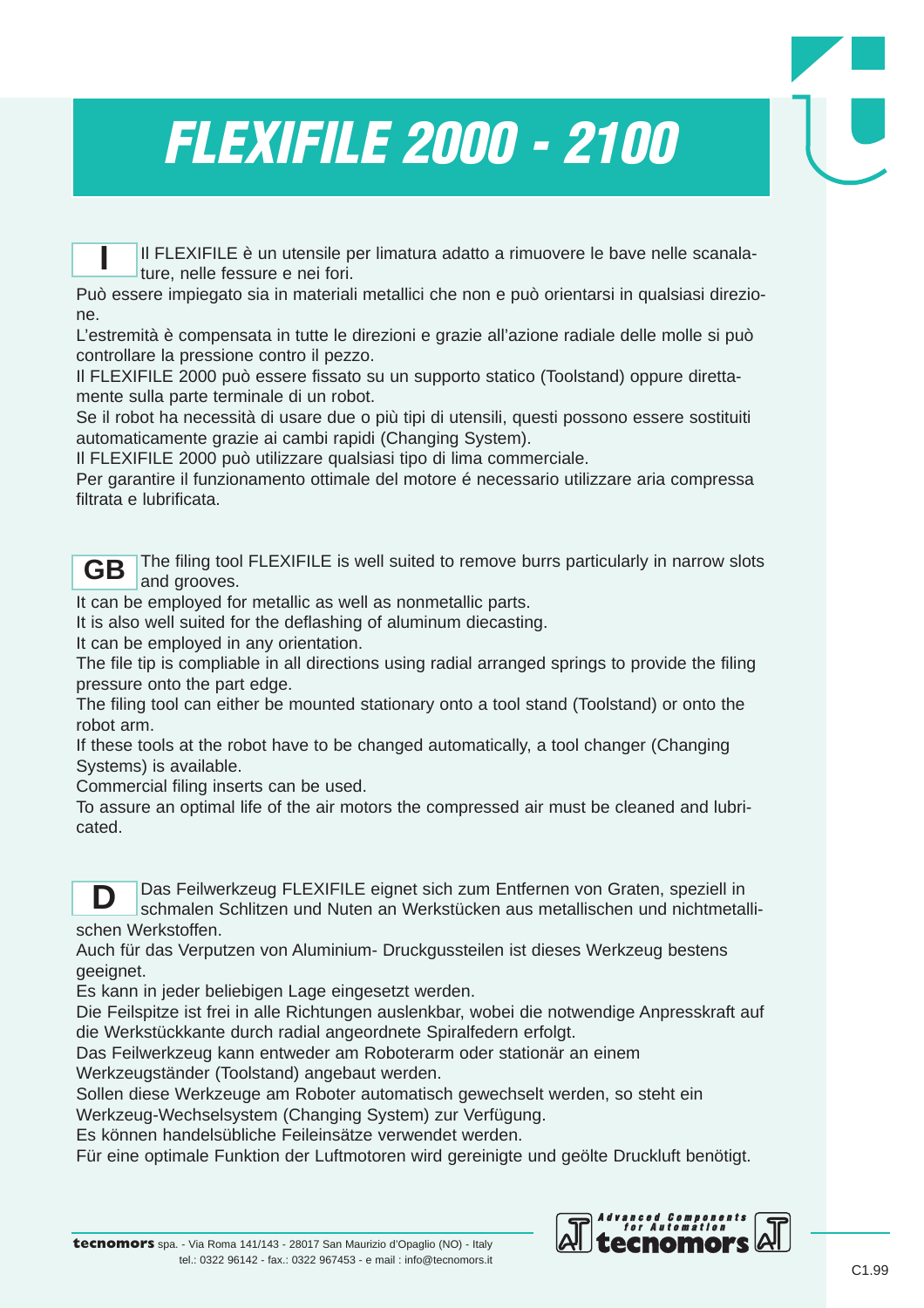

*FLEXIFILE 2000*





**tecnomors** spa. - Via Roma 141/143 - 28017 San Maurizio d'Opaglio (NO) - Italy tel.: 0322 96142 - fax.: 0322 967453 - e mail : info@tecnomors.it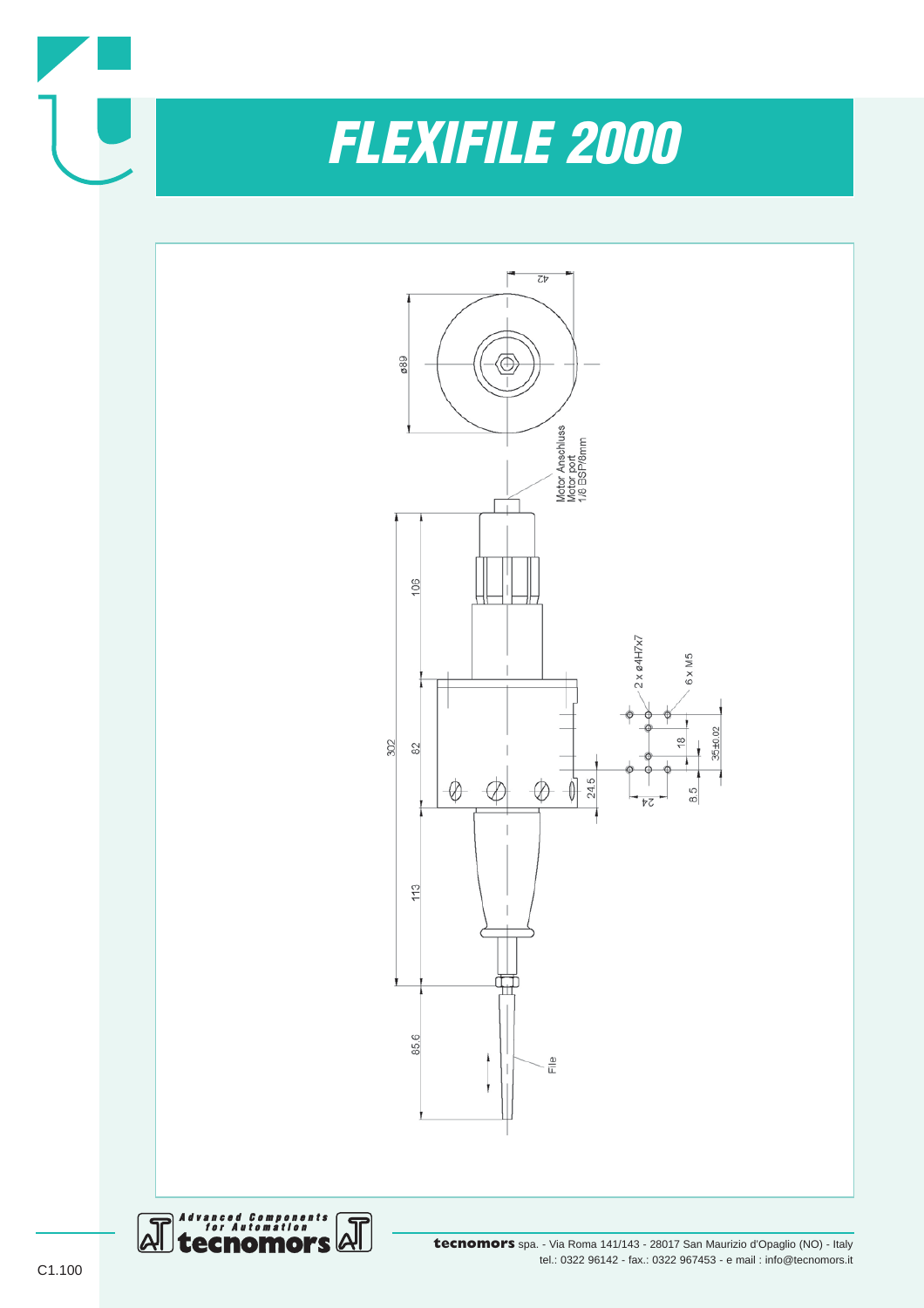# **FLEXIFILE 2000**

## **DATI TECNICI**

| <b>ACCESSORI OPZIONALI</b> | Codice |
|----------------------------|--------|
|                            |        |
|                            |        |
|                            |        |

#### **SPECIFICATIONS**

| <b>OPTIONAL ACCESSORIES</b> | Code |
|-----------------------------|------|
|                             |      |
|                             |      |
|                             |      |

#### **TECHNISCHE DATEN**

| Ergänzendes Zubehör | Artikel-Nr. |
|---------------------|-------------|
|                     |             |
|                     |             |
|                     |             |

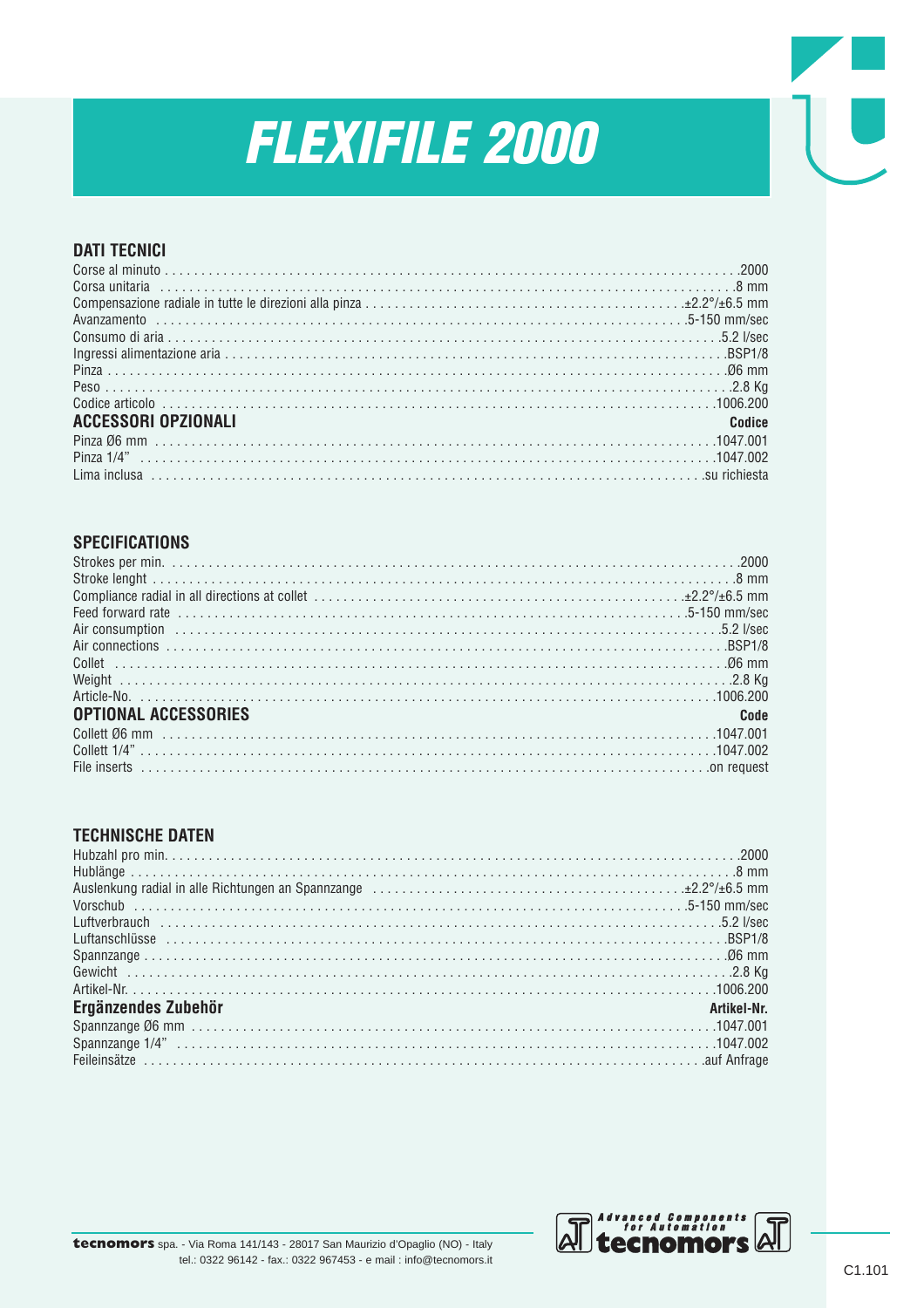

**tecnomors** spa. - Via Roma 141/143 - 28017 San Maurizio d'Opaglio (NO) - Italy tel.: 0322 96142 - fax.: 0322 967453 - e mail : info@tecnomors.it